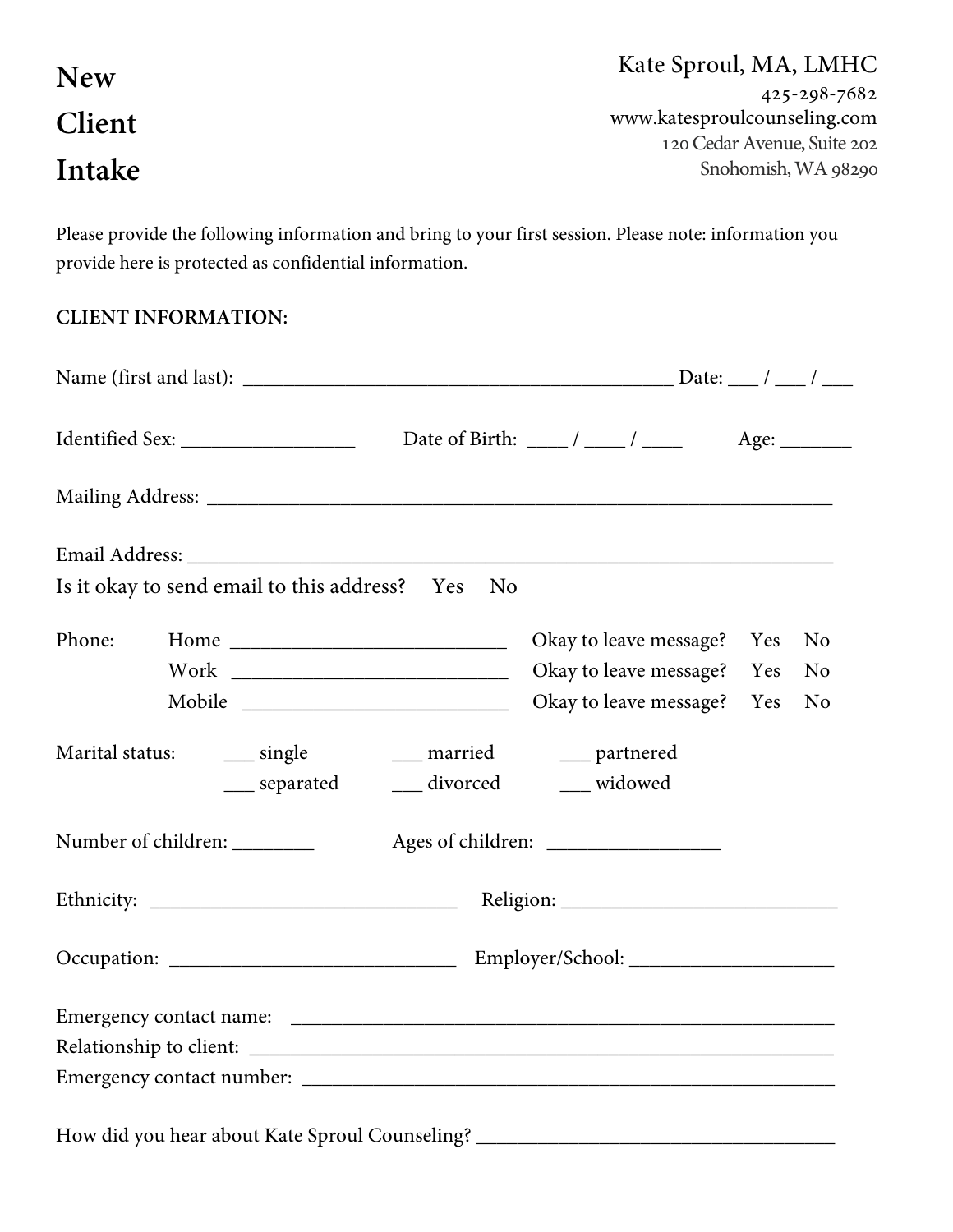# **STATEMENT OF NEED:**

Please provide a brief description of your reasons for seeking counseling at this time:

## **Please circle or underline any of the following that pertain to you:**

| Anxiety                                                                                                                                                                                  | Suicidal Thoughts                                                                                  | <b>Career Choices</b> | <b>Spirituality Concerns</b> |  |  |
|------------------------------------------------------------------------------------------------------------------------------------------------------------------------------------------|----------------------------------------------------------------------------------------------------|-----------------------|------------------------------|--|--|
| <b>Sexual Concerns</b>                                                                                                                                                                   | Drug/Alcohol Use                                                                                   | <b>Sleep Changes</b>  | Life Transitions             |  |  |
| Finances                                                                                                                                                                                 | Feelings of Insecurity                                                                             | Cutting/Self-Harm     | Grief and Loss               |  |  |
| Self-Control                                                                                                                                                                             | Abuse                                                                                              | Trauma                | <b>Disordered Eating</b>     |  |  |
| <b>Work Stress</b>                                                                                                                                                                       | Worry/Fear                                                                                         | Relationships         | <b>Health Concerns</b>       |  |  |
| Depression                                                                                                                                                                               | Separation/Divorce                                                                                 | Anger                 | Other:                       |  |  |
| <b>HEALTH INFORMATION:</b><br>Are you currently taking any prescription medication?<br>Yes<br><b>No</b>                                                                                  |                                                                                                    |                       |                              |  |  |
|                                                                                                                                                                                          | Have you ever been prescribed psychiatric medication? Yes                                          | No                    |                              |  |  |
|                                                                                                                                                                                          |                                                                                                    |                       |                              |  |  |
| How many alcoholic beverages do you consume per week? ___________________________<br>List recreational drugs used within last 6 months (type and frequency of use): ____________________ |                                                                                                    |                       |                              |  |  |
| Poor                                                                                                                                                                                     | How would you rate your current sleeping habits? (please circle)<br>Satisfactory<br>Unsatisfactory | Good<br>Very Good     |                              |  |  |
|                                                                                                                                                                                          | Please list any difficulties you experience with your appetite or eating patterns:                 |                       |                              |  |  |

\_\_\_\_\_\_\_\_\_\_\_\_\_\_\_\_\_\_\_\_\_\_\_\_\_\_\_\_\_\_\_\_\_\_\_\_\_\_\_\_\_\_\_\_\_\_\_\_\_\_\_\_\_\_\_\_\_\_\_\_\_\_\_\_\_\_\_\_\_\_\_\_\_\_\_\_\_\_\_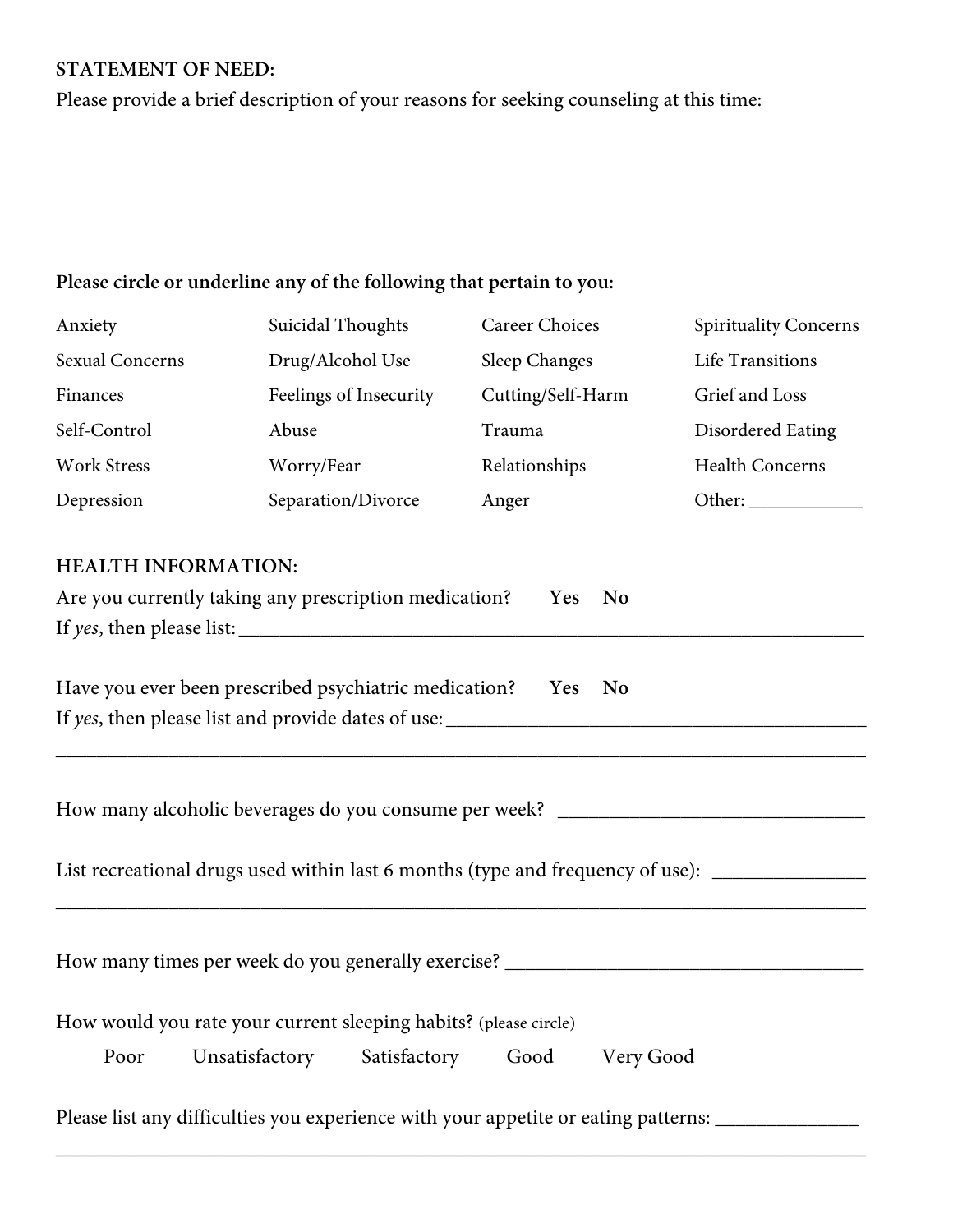| Have you previously received mental health services?  Yes No                                                            |
|-------------------------------------------------------------------------------------------------------------------------|
| (psychotherapy, psychiatric care, drug or alcohol treatment etc.)                                                       |
|                                                                                                                         |
|                                                                                                                         |
|                                                                                                                         |
|                                                                                                                         |
| Any psychiatric hospitalizations? Yes No                                                                                |
|                                                                                                                         |
| ,我们也不能在这里的时候,我们也不能会在这里,我们也不能会在这里的时候,我们也不能会在这里的时候,我们也不能会在这里的时候,我们也不能会在这里的时候,我们也不能                                        |
| Have you ever attempted or considered suicide? Yes No                                                                   |
| ,我们也不能在这里的时候,我们也不能在这里的时候,我们也不能会在这里的时候,我们也不能会在这里的时候,我们也不能会在这里的时候,我们也不能会在这里的时候,我们也                                        |
| ,我们也不能会在这里,我们的人们就会在这里,我们也不能会在这里,我们也不能会在这里,我们也不能会在这里,我们也不能会在这里,我们也不能会不能会不能会。""我们,我                                       |
| Do you currently feel suicidal, or do you currently experience unwanted thoughts of wanting to end<br>your life? Yes No |
|                                                                                                                         |

#### **FAMILY MENTAL HEALTH HISTORY:**

In the section below, identify if there is a family history of any of the following. If yes, please indicate the family member's relationship to you.

List Family Member

\_\_\_\_\_\_\_\_\_\_\_\_\_\_\_\_\_\_\_\_\_\_\_\_\_\_\_\_\_\_\_\_\_\_\_\_\_\_\_\_\_\_\_\_\_\_\_\_\_\_\_\_\_\_\_\_\_\_\_\_\_\_\_\_\_\_\_\_\_\_\_\_\_\_\_\_\_\_\_

| Alcohol/Substance Abuse       | Yes / No |
|-------------------------------|----------|
| Anxiety                       | Yes / No |
| Depression                    | Yes / No |
| Domestic Violence             | Yes / No |
| <b>Eating Disorders</b>       | Yes / No |
| Obesity                       | Yes / No |
| Obsessive Compulsive Disorder | Yes / No |
| Schizophrenia                 | Yes / No |
| Suicide Attempts              | Yes / No |